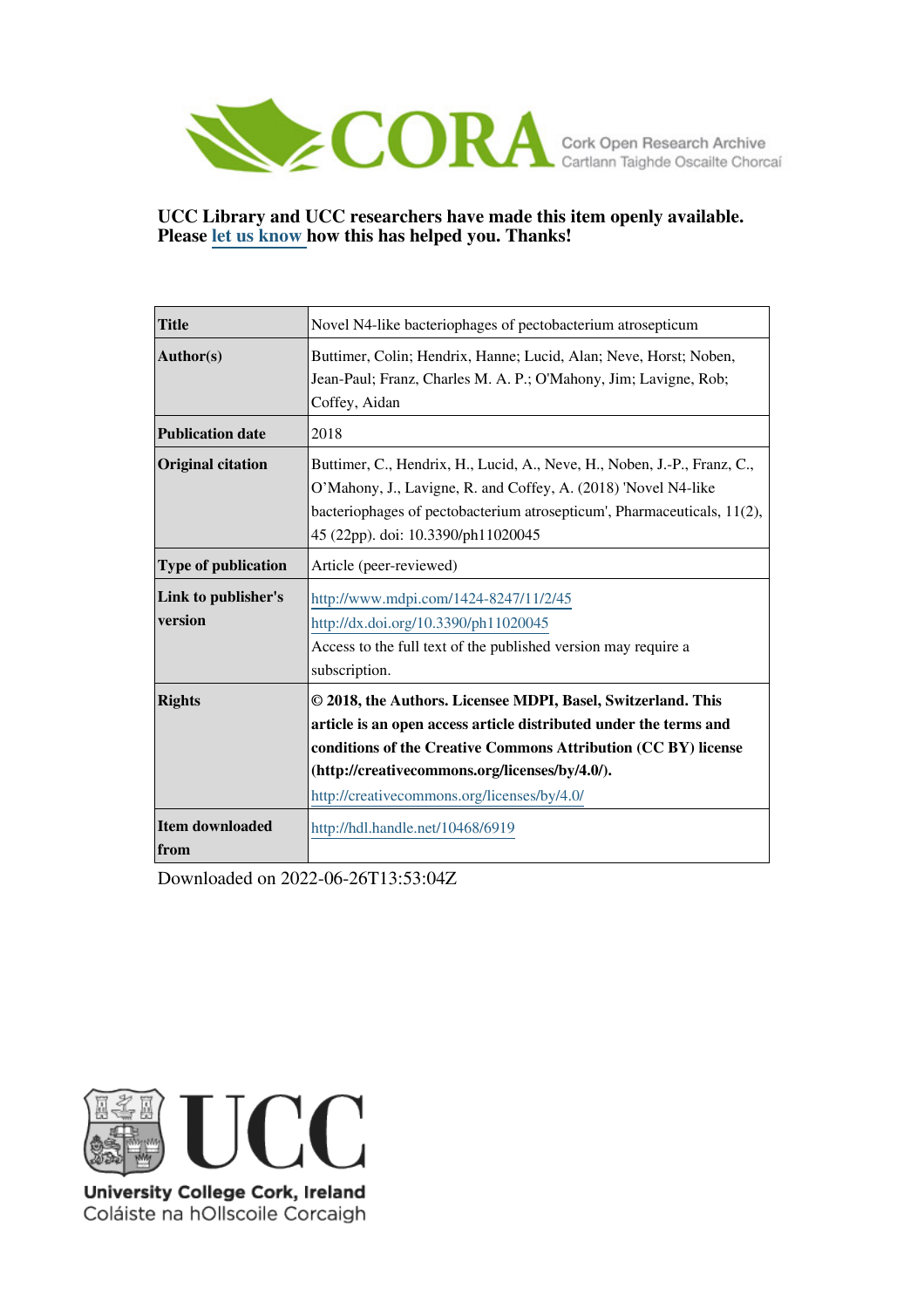Table S1. Results of physiological, biochemical, *Pectobacterium* genus (*pel* gene) specific and *Pectobacterium atrosepticum* and *Pectobacterium carotovorum* subsp. *carotovorum* species specific PCRs and MALDI‐TOF mass spectrometry on isolates obtained from potato stem samples symptomatic for blackleg from farms in Co. Cork, Ireland.

|                  |                                               |                  |                 |                |                 |                |                 | $PCR - P$ .       |             |          |
|------------------|-----------------------------------------------|------------------|-----------------|----------------|-----------------|----------------|-----------------|-------------------|-------------|----------|
|                  |                                               |                  |                 | Production of  | Acid production |                | $PCR - P.$      | carotovorum       |             |          |
|                  |                                               | Cavity formation |                 | reducing       | of reducing     | PCR - Pel gene | atrosepticum    | subsp.            |             |          |
|                  |                                               | on CVP medium    | Growth on NA at | substance from | substance from  | (Darasse et al | (De Boer & Ward | carotovorum       |             |          |
| Isolate          | Isolation source                              | (25 °C, 48 hrs)  | 37ºC, 48 hrs    | sucrose        | sucrose         | 1994)          | 1995)           | (Kang et al 2003) | MALD-TOF MS | Identity |
| <b>CB BL1-1</b>  | Solanum tuberosum cv.                         |                  |                 |                |                 |                |                 |                   |             |          |
|                  | <b>British Queen</b>                          |                  |                 |                |                 |                |                 | <b>NA</b>         | Pa          | Pa       |
| <b>CB BL2-1</b>  | Solanum tuberosum cv.                         |                  |                 |                |                 |                |                 |                   |             |          |
|                  | <b>British Queen</b>                          |                  |                 |                |                 |                |                 | <b>NA</b>         | Pa          | Pa       |
| CB BL3-1         | Solanum tuberosum cv.                         |                  |                 |                |                 |                |                 |                   |             |          |
|                  | <b>British Queen</b>                          |                  |                 |                |                 |                |                 | <b>NA</b>         | Pa          | Pa       |
| CB BL4-1         | Solanum tuberosum cv.                         |                  |                 |                |                 |                |                 |                   |             |          |
|                  | <b>British Queen</b>                          |                  |                 |                |                 |                |                 | <b>NA</b>         | Pa          | Pa       |
| <b>CB BL5-1</b>  | Solanum tuberosum cv.<br><b>British Queen</b> |                  |                 |                |                 |                |                 | <b>NA</b>         |             |          |
|                  | Solanum tuberosum cv.                         |                  |                 |                |                 |                |                 |                   | Pa          | Pa       |
| <b>CB BL7-1</b>  | Golden wonder                                 |                  |                 |                |                 |                |                 | <b>NA</b>         | Pa          | Pa       |
|                  | Solanum tuberosum cv.                         |                  |                 |                |                 |                |                 |                   |             |          |
| CB BL9-1         | Golden wonder                                 |                  |                 |                |                 |                |                 | <b>NA</b>         | Pa          | Pa       |
|                  | Solanum tuberosum cv.                         |                  |                 |                |                 |                |                 |                   |             |          |
| CB BL11-1        | Rooster                                       |                  |                 |                |                 |                |                 | <b>NA</b>         | Pa          | Pa       |
|                  | Solanum tuberosum cv.                         |                  |                 |                |                 |                |                 |                   |             |          |
| <b>CB BL12-2</b> | Golden wonder                                 |                  |                 |                |                 |                |                 | <b>NA</b>         | Pa          | Pa       |
| <b>CB BL13-1</b> | Solanum tuberosum cv.                         |                  |                 |                |                 |                |                 |                   |             |          |
|                  | Golden wonder                                 |                  |                 |                |                 |                |                 | <b>NA</b>         | Pa          | Pa       |
| <b>CB BL14-1</b> | Solanum tuberosum cv.                         |                  |                 |                |                 |                |                 |                   |             |          |
|                  | Golden wonder                                 |                  |                 |                |                 |                |                 | <b>NA</b>         | Pa          | Pa       |
| <b>CB BL15-1</b> | Solanum tuberosum cv.                         |                  |                 |                |                 |                |                 |                   |             |          |
|                  | Golden wonder                                 |                  |                 |                |                 |                |                 | <b>NA</b>         | Pa          | Pa       |
| <b>CB BL16-1</b> | Solanum tuberosum cv.                         |                  |                 |                |                 |                |                 |                   |             |          |
|                  | Golden wonder                                 |                  |                 |                |                 |                |                 | <b>NA</b>         | Pa          | Pa       |
| <b>CB BL18-1</b> | Solanum tuberosum cv.                         |                  |                 |                |                 |                |                 |                   |             |          |
|                  | Golden wonder                                 |                  |                 |                |                 |                |                 | <b>NA</b>         | Pa          | Pa       |
| <b>CB BL19-1</b> | Solanum tuberosum cv.                         |                  |                 |                |                 |                |                 | <b>NA</b>         | Pa          |          |
|                  | Golden wonder<br>Solanum tuberosum cv.        |                  |                 |                |                 |                |                 |                   |             | Pa       |
| CB BL19-1-37     | Golden wonder                                 |                  |                 |                |                 |                |                 |                   | <b>NA</b>   | Pcc      |
|                  |                                               |                  |                 |                |                 |                |                 |                   |             |          |

Results recorded as +, positive; <sup>−</sup>, negative; NA, not available; Pa, *P. atrosepticum*; Pcc, *P. carotovorum* subsp. *carotovorum*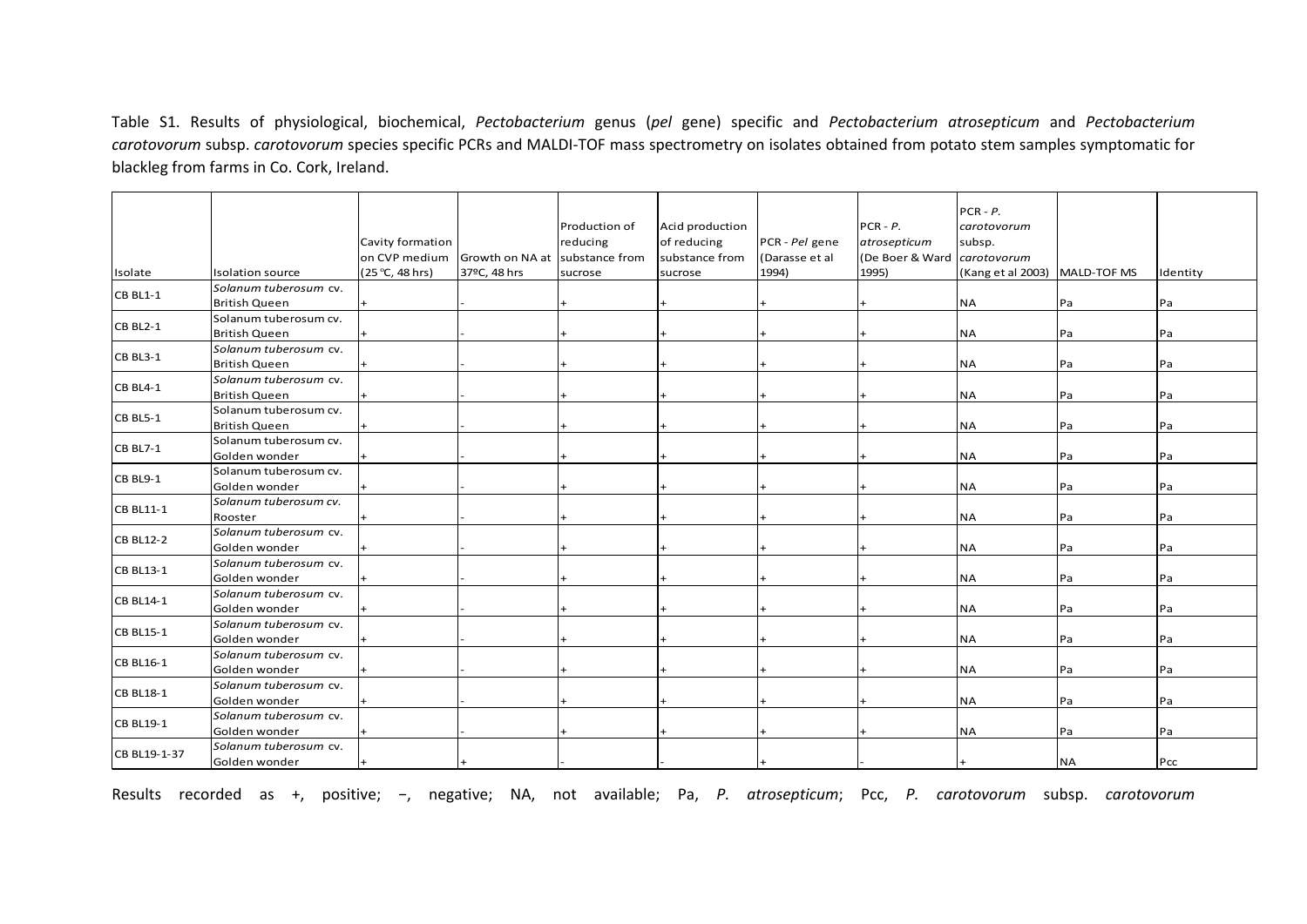



**(A)**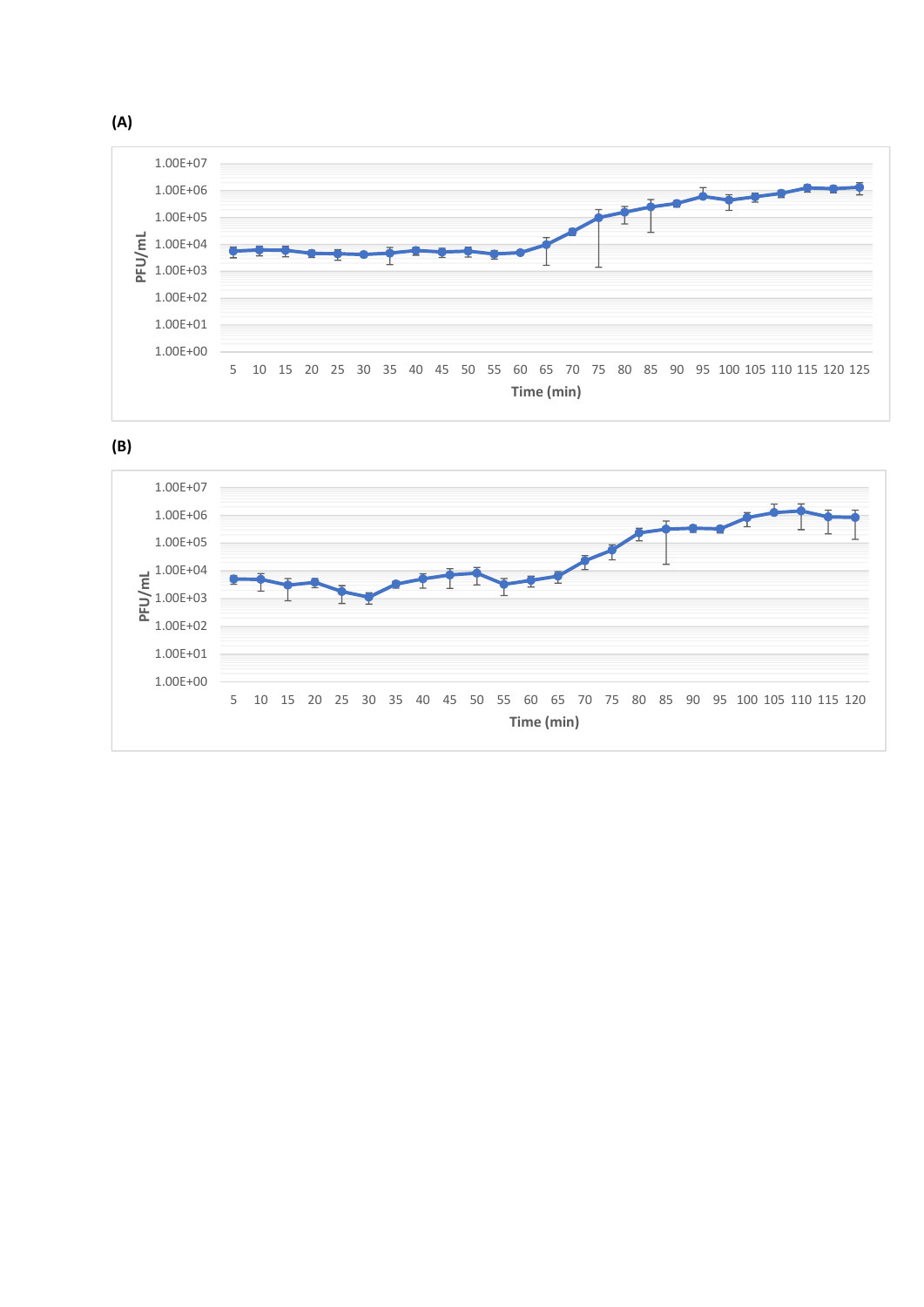

Figure S1. Single step growth curve growth analysis of phage CB1 infection of *P. atrosepticum* strain DSM18077 (A), phage CB3 infection of *P. atrosepticum* strain DSM30186 (B) and phage CB4 infection of *P. atrosepticum* DSM30186 (C). Each assay was independently repeated in triplicate and the results were averaged.



Figure S2. Stability of *Pectobacterium* phages CB1, CB3 and CB4 to various pH values upon 24 hours of exposure. Error bars represent standard deviation of biological repeats (n=3).

**(C)**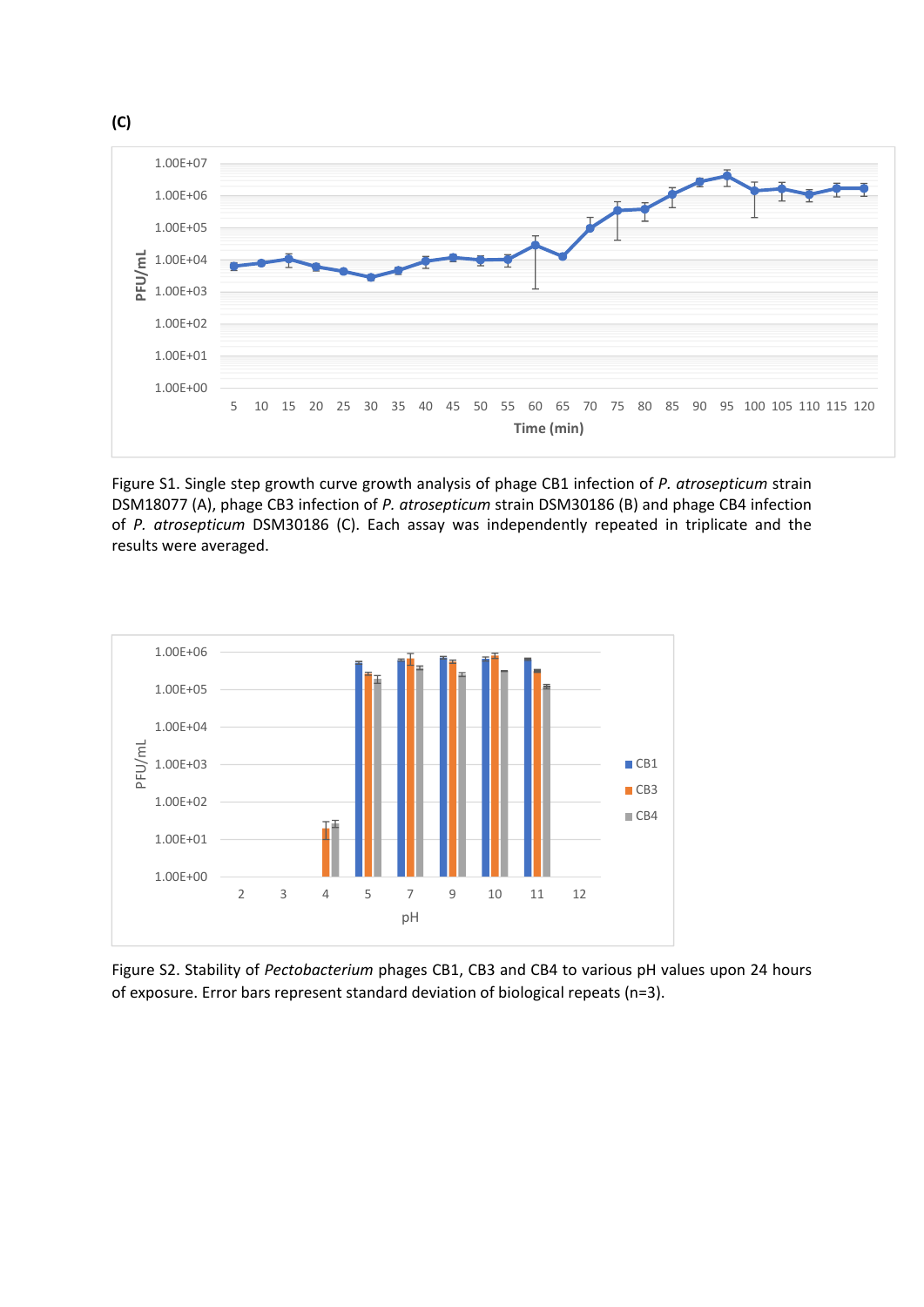

Figure S3. Stability of *Pectobacterium* phages CB1, CB3 and CB4 to various temperatures upon one‐ hour exposures. Error bars represent standard deviation of biological repeats (n=3).

Table S2. Identified ORFs and tRNA gene variations between the genomes of *Pectobacterium* phages CB1, CB3 and CB4. With genome comparisons made using BLASTN with ACTs. Colour coded: Green (shared feature), Yellow (unique feature to phage in question).

| ICB1                          | CB <sub>3</sub>               | CB4                            | Variation discription                              |
|-------------------------------|-------------------------------|--------------------------------|----------------------------------------------------|
| CB1 4 (hypothetical)          |                               |                                | CB1 4 has no homolog in CB3 + CB4                  |
| CB1 8 (hypothetical)          |                               |                                | CB1 8 has no homolog in CB3 + CB4                  |
| CB1_10 (hypothetical)         | CB3 9 (hypothetical)          | CB4 9 (hypothetical)           | ORFs of CB1 are not share with CB3 + CB4           |
| CB1 11 (hypothetical)         | CB3 10 (hypothetical)         | CB4 10 (hypothetical)          |                                                    |
|                               | CB3 11 (hypothetical)         | CB4 11 (hypothetical)          |                                                    |
|                               | CB3 17 (hypothetical)         | CB4 17 (hypothetical)          | CB3/CB4 17 homolog not present in CB1              |
| CB1 21 (hypothetical)         | CB3 22 (hypothetical)         | CB4 22 (hypothetical)          | ORF of CB1 are not shared with CB3 + CB4           |
|                               | CB3 23 (hypothetical)         | CB4 23 (hypothetical)          |                                                    |
| CB1 24 (HNH)                  | CB3 26 (hypothetical)         | CB4 26 (hypothetical)          | ORFs of CB1 are not shared with CB3 + CB4          |
|                               | CB3 27 (hypothetical)         | CB4 27 (hypothetical)          |                                                    |
| CB1 26 (hypothetical)         | CB3 29 (hypothetical)         | CB4 29 (hypothetical)          | ORF of CB1 different in part to CB3 + CB4          |
| $\overline{CB1}$ 39 (HNH)     |                               |                                | CB1 has no homolog in CB3 + CB4                    |
| CB1 42 (N4 gp32 like)         | CB3 45 (N4 gp32 like)         | CB4_44 (N4 gp32 like)          | N4 gp32-like gene of CB3 different to CB1+CB4      |
| $CB1$ 45 (rIIB)               | CB3 49 (rIIB)                 | ORF48 (rIIB)                   | Difference of CB1 ORF length compared to CB3 + CB4 |
| CB1 61 (tail spike)           | CB3 66 (tail spike)           | CB4 64, 65 (tail spike)        | CB4 homolog split into two ORFs                    |
| CB1_63 (thymidylate synthase) | CB3 68 (thymidylate synthase) | ORF67 (thymidylate synthase)   | ORF of CB1 and CB3 different to CB4                |
|                               |                               | 2 tRNA genes (tRNA1 and tRNA2) | CB4 possess tRNA genes not present in CB1 + CB3    |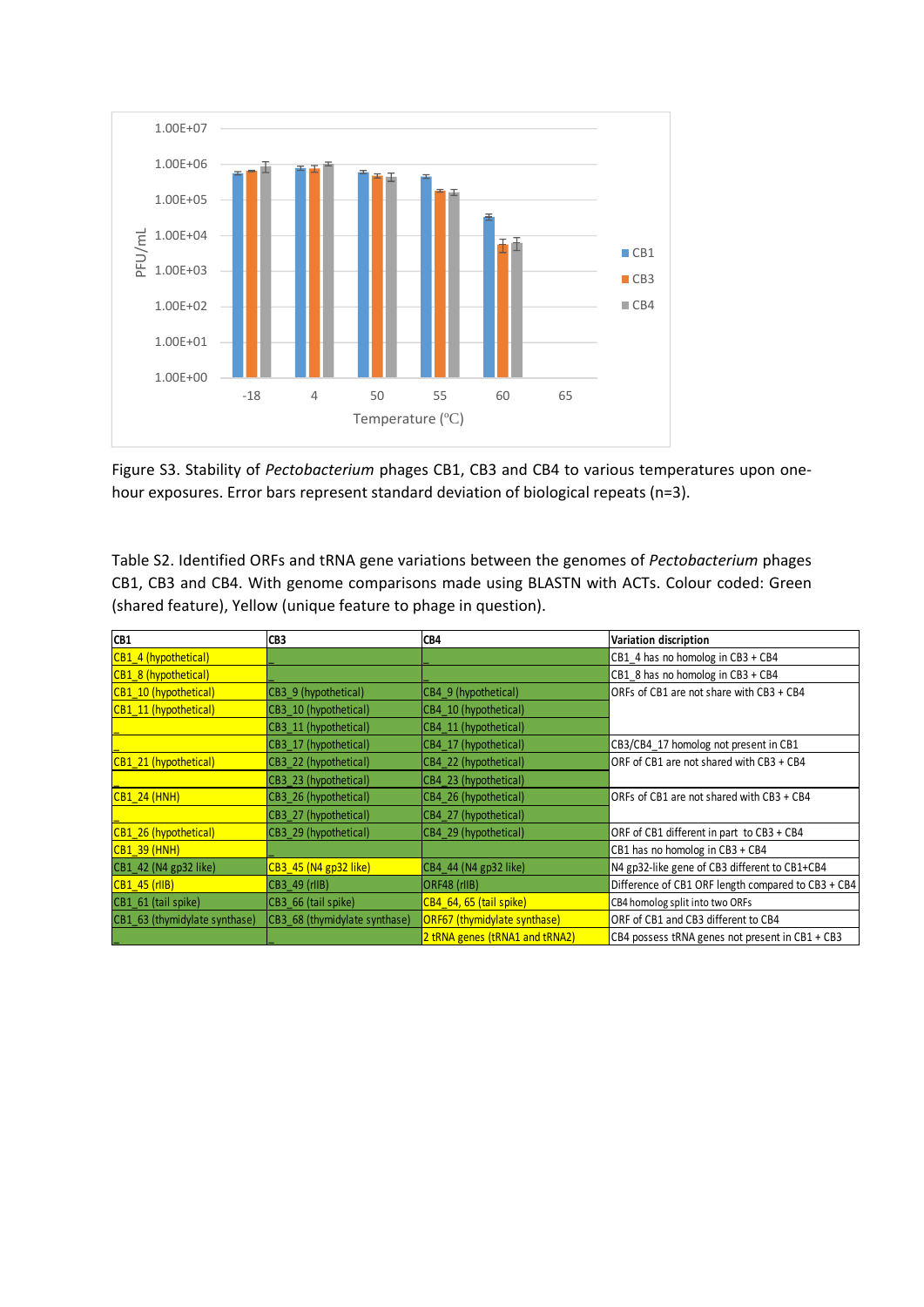| No.            | N4-like Core genes     | CB1 homolog | CB3 homolog | CB4 homolog |
|----------------|------------------------|-------------|-------------|-------------|
| 1              | RNA <sub>P1</sub>      | CB1_22      | CB3_24      | CB4_24      |
| 2              | RNA <sub>P2</sub>      | CB1_23      | CB3_25      | CB4_25      |
| 3              | gp24 N4                | CB1_35      | CB3_38      | CB4_38      |
| 4              | gp25 N4                | CB1_38      | CB3_41      | CB4_41      |
| 5              | DNA P/ gp39 N4         | CB1_46      | CB3_50      | CB4_49      |
| 6              | gp42 N4                | CB1_66      | CB3_71      | CB4_70      |
| $\overline{7}$ | DNA primase            | CB1_67      | CB3_72      | CB4_71      |
| 8              | gp44 N4                | CB1_70      | CB3_75      | CB4 74      |
| 9              | SSB/gp45 N4            | $CB1_72$    | CB3_77      | CB4_76      |
| 10             | <b>vRNAP</b>           | CB1_77      | CB3_82      | CB4_81      |
| 11             | gp53 N4                | CB1_80      | CB3_85      | CB4_84      |
| 12             | gp54 N4                | CB1_81      | CB3_86      | CB4_85      |
| 13             | gp55 N4                | CB1_82      | CB3_87      | CB4_86      |
| 14             | MCP/ gp56 N4           | CB1_83      | CB3_88      | CB4_87      |
| 15             | gp57 N4                | CB1_84      | CB3_89      | CB4_88      |
| 16             | 94kDa protein/ gp59 N4 | CB1_86      | CB3_91      | CB4_90      |
| 17             | terminase A            | CB1_91      | CB3_97      | CB4_95      |
| 18             | gp69                   | CB1_93      | CB3_99      | CB4_97      |

Table S3. Homologs of the eighteen core proteins described by Li et al. 2016 found present in the genomes of *Pectobacterium* phages CB1, CB3 and CB4.

Table S4. Putative single‐stranded hairpin promoters predicted in the genomes of *Pectobacterium* phages CB1, CB3 and CB4 identified assisted with QuikFold.

| Phage            | Promotor           | <b>Coordinates</b> | Sequence                       |
|------------------|--------------------|--------------------|--------------------------------|
| CB <sub>1</sub>  | Porf1 1            | 76 - 105 bp        | GTGTTGAACCGGTATCCGGTACAGTACCGT |
|                  | Porf1 2            | 823 - 852 bp       | ATGGCATCCATGCATCATGGCATCCATATG |
|                  | Porf1 5            | 2085 - 2114 bp     | TTGGACCGAGCGTATCGCTCAGCCCACTTA |
| CB <sub>3</sub>  | Porf3 1            | 130 - 159 bp       | GTGTTGAACCGGTATCCGGTACAGTACCGT |
|                  | Porf3 <sub>2</sub> | 919 - 948 bp       | ATGGCATCCATGCATCATGGCATCCATATG |
|                  | Porf3 4            | 1850 - 1879 bp     | TCGGACCGCACGTATCGTGCAGCCCACTTA |
| C <sub>B</sub> 4 | Porf4 1            | 76 - 105 bp        | GTGTTGAACCGGTATCCGGTACAGTACCGT |
|                  | Porf4 2            | 866 - 895 bp       | ATGGCATCCATGCATCATGGCATCCATATG |
|                  | Porf4 4            | 1797 - 1826 bp     | TCGGACCGCACGTATCGTGCAGCCCACTTA |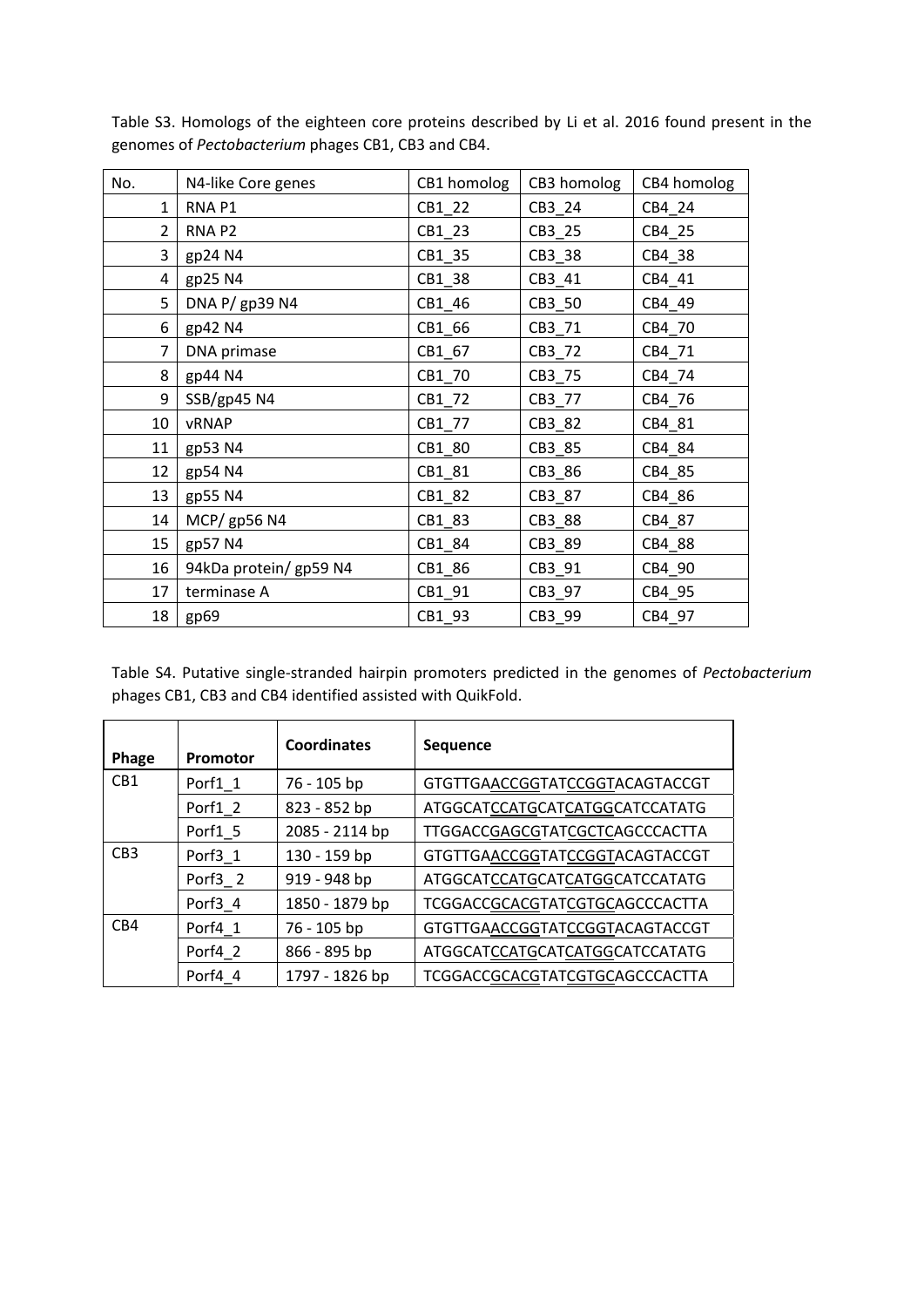| <b>Terminator</b>              | <b>Coordinates</b>             | <b>Sequence</b>                       | ΔG<br>kcal/mol |
|--------------------------------|--------------------------------|---------------------------------------|----------------|
| $Torf1_1$                      | $397 - 428$                    | GCCTACTCTTCGGAGTAGGCTTATTCTTTTCT      | $-17.2$        |
| Torf $1\overline{\phantom{1}}$ | $2,906 - 2,935$                | <b>TAACCCCTTCGGGGGTTATCTTATTTTTTA</b> | $-13.6$        |
| Torf1_20                       | $7,127 - 7,158$                | GCCATCCCTTCGGGGATGGCTGTTTTATTGAG      | $-19.3$        |
| Torf1 26                       | 11,034 - 11,070                | CGGACTCCCTAAGATGGGGAGTCCGTATTTTTTCATA | $-19$          |
| Torf1_45                       | 25,131 - 25,163                | GCCAGCCCTTCGGGGCTGGTTTTTTAATATCAT     | $-18.8$        |
| Torf1_47                       | 28,088 - 28,113                | GCCCCTTCGGGGGCTTTTTTGAGGCT            | $-13.7$        |
| Torf1_51                       | 29,497 - 29,525                | AGCCCCTAACGGGGCTTTTTTATTGAGGT         | $-12.8$        |
| Torf1_56                       | 31,765 - 31,793                | <b>GCCCACCTAGTGTGGGCTTATATTAATCT</b>  | $-10.7$        |
| Torf1_57                       | 31,751 - 31,782,<br>complement | AGCCCACACTAGGTGGGCTTTTTTATAGCATC      | $-11.8$        |
| Torf1_61                       | 33,531 - 33,561,<br>complement | GGGAGCCTAATGGCTCCCTTTTTAATCTGGA       | $-15.4$        |
| Torf1_72                       | 45,051 - 45,078                | <b>GCCCACTTCGGTGGGCTTTTTTATCTAT</b>   | $-14.7$        |
| Torf1_76                       | 46,958 - 46,987                | <b>GCCCCTCGATTGAGGGGCTTTATTTTTTAG</b> | $-14.5$        |
| Torf1_77                       | 46,944 - 46,976,<br>complement | AGCCCCTCAATCGAGGGGCTTTTTATTACGGTA     | $-15.4$        |
| Torf1_81                       | 62,438 - 62,467,<br>complement | GGGAGCTTAAGGCTCCCTTTTCATTGTGAG        | $-11.9$        |
| Torf1_83                       | 63,896 - 63,928,<br>complement | GCCGGGGATAATTCCCCGGCTTTTTTATATCTA     | $-18.1$        |
| Torf1_87                       | 69,766 - 69,796                | CTCCCTCTTCAGAGGGAGCTTTTAAACCTGA       | $-12.1$        |
| Torf1_88                       | 70,620 - 70,649                | GCCCCACTTCGGTGGGGCTTTTTCCGTTAT        | $-18$          |
| Torf1 89                       | 71,047 - 71,076                | GCCCCCGATTAAGGGGGCTTTTTTATTACA        | $-14.6$        |

Table S5. High ΔG rho‐independent terminators predicted in the genome *Pectobacterium* phage vB\_PatP\_CB1 identified using ARNold and QuikFold.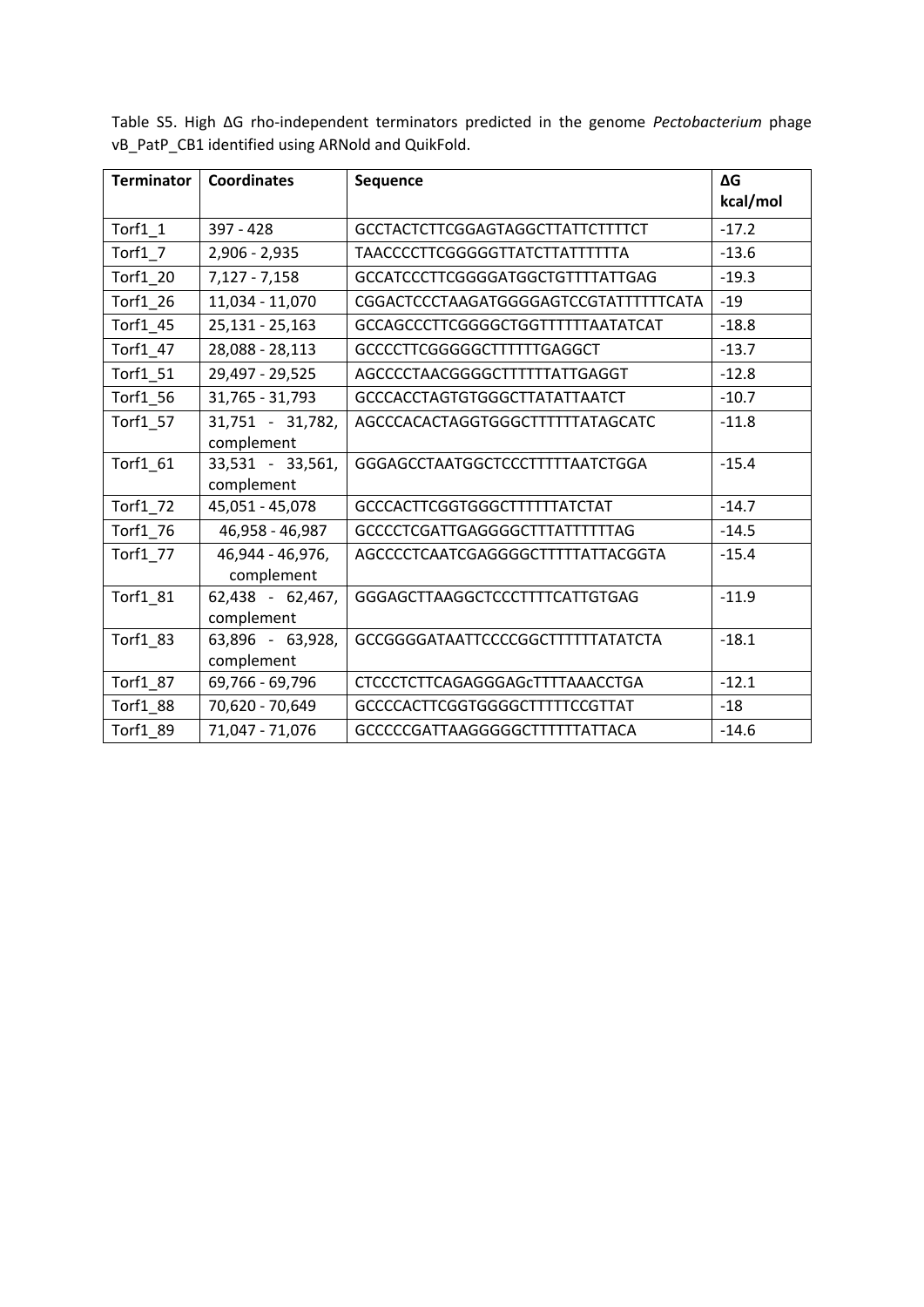| <b>Terminator</b> | <b>Coordinates</b>                | <b>Sequence</b>                           | ΔG<br>kcal/mol |
|-------------------|-----------------------------------|-------------------------------------------|----------------|
| Torf $3_1$        | $451 - 482$                       | <b>GCCTACTCTTCGGAGTAGGCTTATTCTTTTCT</b>   | $-17.2$        |
| Torf $3-$ 7       | $2,670 - 2,699$                   | TAACCCCTTCGGGGGTTATCTTATTTTTTA            | $-13.6$        |
| Torf3_21          | 7,283 - 7,314                     | GCCATCCCTTCGGGGATGGCTGTTTTATTGAG          | $-19.3$        |
| Torf3_29          | 11,386 - 11,422                   | CGGACTCCCCATCTTAGGGAGTCCGTATTTTTTCAT<br>A | $-17.1$        |
| Torf3_57          | 20,329 - 20,357                   | <b>GCCAGATTTAATCTGGCTTTTTCTTTTTA</b>      | $-9.4$         |
| Torf3_49          | 25,440 - 25,472                   | GCCAGCCCTTCGGGGCTGGTTTTTTAATATCAT         | $-18.8$        |
| Torf3_51          | 28,397 - 28,422                   | GCCCCTTCGGGGGCTTTTTTGAGGCT                | $-13.7$        |
| Torf3_55          | 29,806 - 29,834                   | AGCCCCTAACGGGGCTTTTTTATTGAGGT             | $-12.8$        |
| Torf3_60          | 32,074 - 32,102                   | <b>GCCCACCTAGTGTGGGCTTATATTAATCT</b>      | $-10.7$        |
| Torf3_65          | 33,840 -<br>33,870,<br>complement | GGGAGCCTAATGGCTCCCTTTTTAATCTGGA           | $-15.4$        |
| Torf3_77          | 45,360 - 45,387                   | <b>GCCCACTTCGGTGGGCTTTTTTATCTAT</b>       | $-14.7$        |
| Torf3_81          | 47,267 - 47,296                   | <b>GCCCCTCGATTGAGGGGCTTTATTTTTTAG</b>     | $-14.5$        |
| Torf3_82          | 47, 253 - 47, 285,<br>complement  | AGCCCCTCAATCGAGGGGCTTTTTATTACGGTA         | $-15.4$        |
| Torf3_86          | 62,747 - 62,776,<br>complement    | GGGAGCTTAAGGCTCCCTTTTCATTGTGAG            | $-11.9$        |
| Torf3_88          | 64,205 -<br>64,237,<br>complement | GCCGGGGATAATTCCCCGGCTTTTTTATATCTA         | $-18.4$        |
| Torf3_92          | 69,948 - 69,978                   | CTCCCTCTTCAGAGGGAGCTTTTAAACCTGA           | $-12.1$        |
| Torf3_94          | 70,802 - 70,831                   | GCCCCACTTCGGTGGGGCTTTTTCCGTTAT            | $-18$          |
| Torf3_95          | 71,229 - 71,258                   | GCCCCCGATTAAGGGGGCTTTTTTATTACA            | $-14.6$        |

Table S6. High ΔG rho‐independent terminators predicted in the genome *Pectobacterium* phage vB\_PatP\_CB3 identified using ARNold and QuikFold.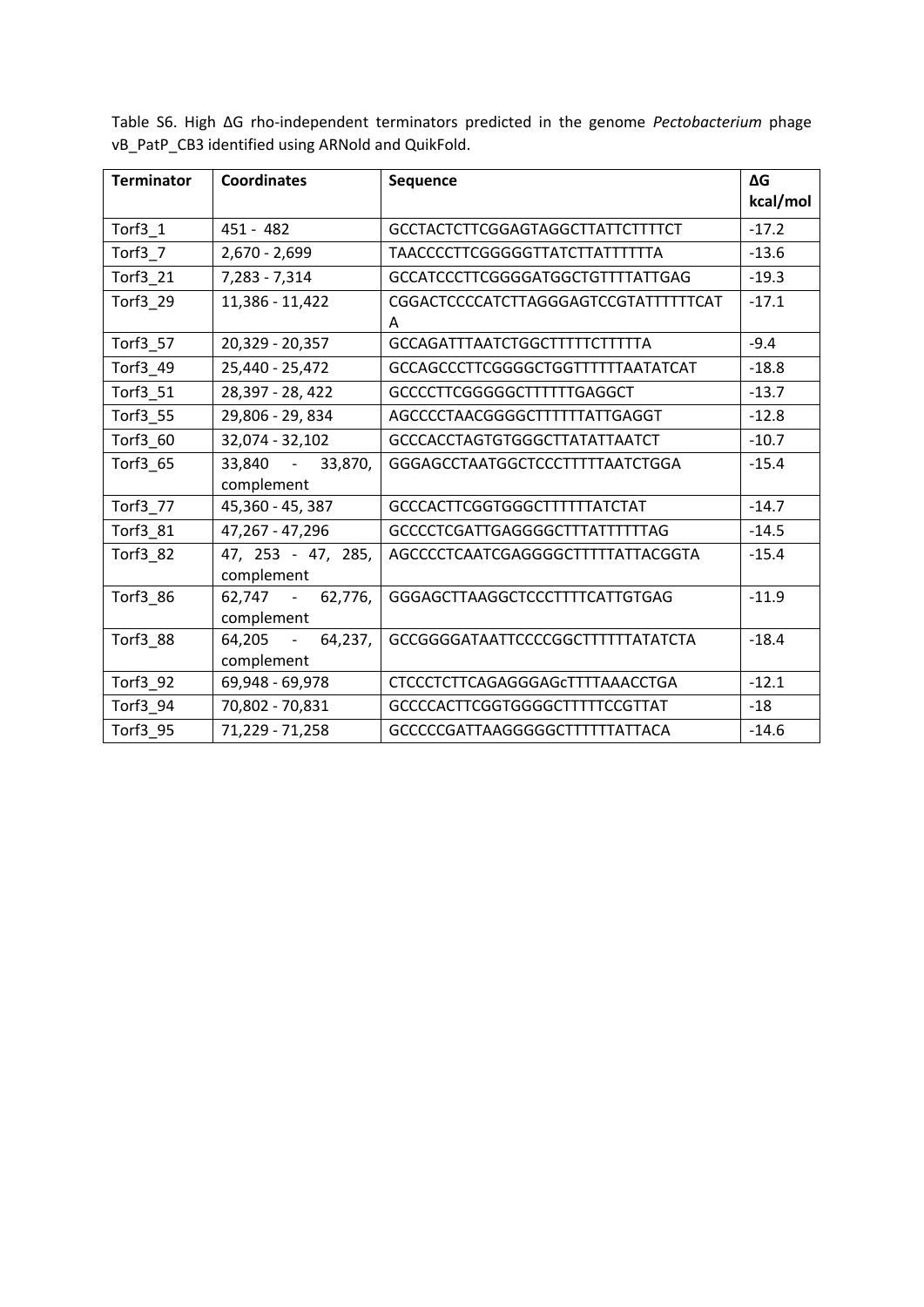| <b>Terminator</b> | <b>Coordinates</b>                            | <b>Sequence</b>                           | ΔG<br>kcal/mol |
|-------------------|-----------------------------------------------|-------------------------------------------|----------------|
| Torf4_1           | 396 - 429                                     | GCCTCATCCTTCGGGATGGGGCTATCTCTTTTCT        | $-19.6$        |
| Torf4_7           | $2,617 - 2,646$                               | <b>TAACCCCTTCGGGGGTTATCTTATTTTTTA</b>     | $-13.6$        |
| Torf4_21          | 7,230 - 7,261                                 | GCCATCCCTTCGGGGATGGCTGTTTTATTGAG          | $-19.3$        |
| Torf4_29          | 11,333 - 11,369                               | CGGACTCCCCATCTTAGGGAGTCCGTATTTTTTCAT<br>A | $-17.1$        |
| Torf4_45          | 20,116 - 20,144                               | GCCAGATTTAATCTGGCTTTTCTTTTTAA             | $-9.4$         |
| Torf4_48          | 25,226 - 25,258                               | GCCAGCCCTTCGGGGCTGGTTTTTTAATATCAT         | $-18.8$        |
| Torf4_50          | 28,183 - 28,208                               | GCCCCTTCGGGGGCTTTTTTGAGGCT                | $-13.7$        |
| Torf4_54          | 29,592 - 29,620                               | AGCCCCTAACGGGGCTTTTTTATTGAGGT             | $-12.8$        |
| Torf4_59          | 31,860 - 31,888                               | <b>GCCCACCTAGTGTGGGCTTATATTAATCT</b>      | $-10.7$        |
| Torf4 64          | 33,826 -<br>33,656,<br>complement             | GGGAGCCTAATGGCTCCCTTTTTAATCTGGA           | $-15.4$        |
| Torf4_76          | 45,615 - 45,642                               | <b>GCCCACTTCGGTGGGCTTTTTTATCTAT</b>       | $-14.7$        |
| Torf4_81          | 47,508<br>47,540,<br>$\sim$ $-$<br>complement | AGCCCCTCAATCGAGGGGCTTTTTATTACGGTA         | $-15.4$        |
| Torf4_80          | 47,522 - 47,551                               | <b>GCCCCTCGATTGAGGGGCTTTATTTTTTAG</b>     | $-14.5$        |
| Torf4_85          | $63,002 - 5$<br>63,031,<br>complement         | GGGAGCTTAAGGCTCCCTTTTCATTGTGAG            | $-18.1$        |
| Torf4_91          | 70,203 - 70,233                               | <b>CTCCCTCTTCGGAGGGAGCTTTTAAACCTGA</b>    | $-15.2$        |
| Torf4_92          | 71,175 - 71,204                               | GCCCCACTTCGGTGGGGCTTTTTCCGTTAT            | $-18$          |
| Torf4 93          | 71,602 - 71,631                               | GCCCCCGATTAAGGGGGCTTTTTTATTACA            | $-14.6$        |

Table S7. High ΔG rho‐independent terminators predicted in the genome *Pectobacterium* phage vB\_PatP\_CB4 identified using ARNold and QuikFold.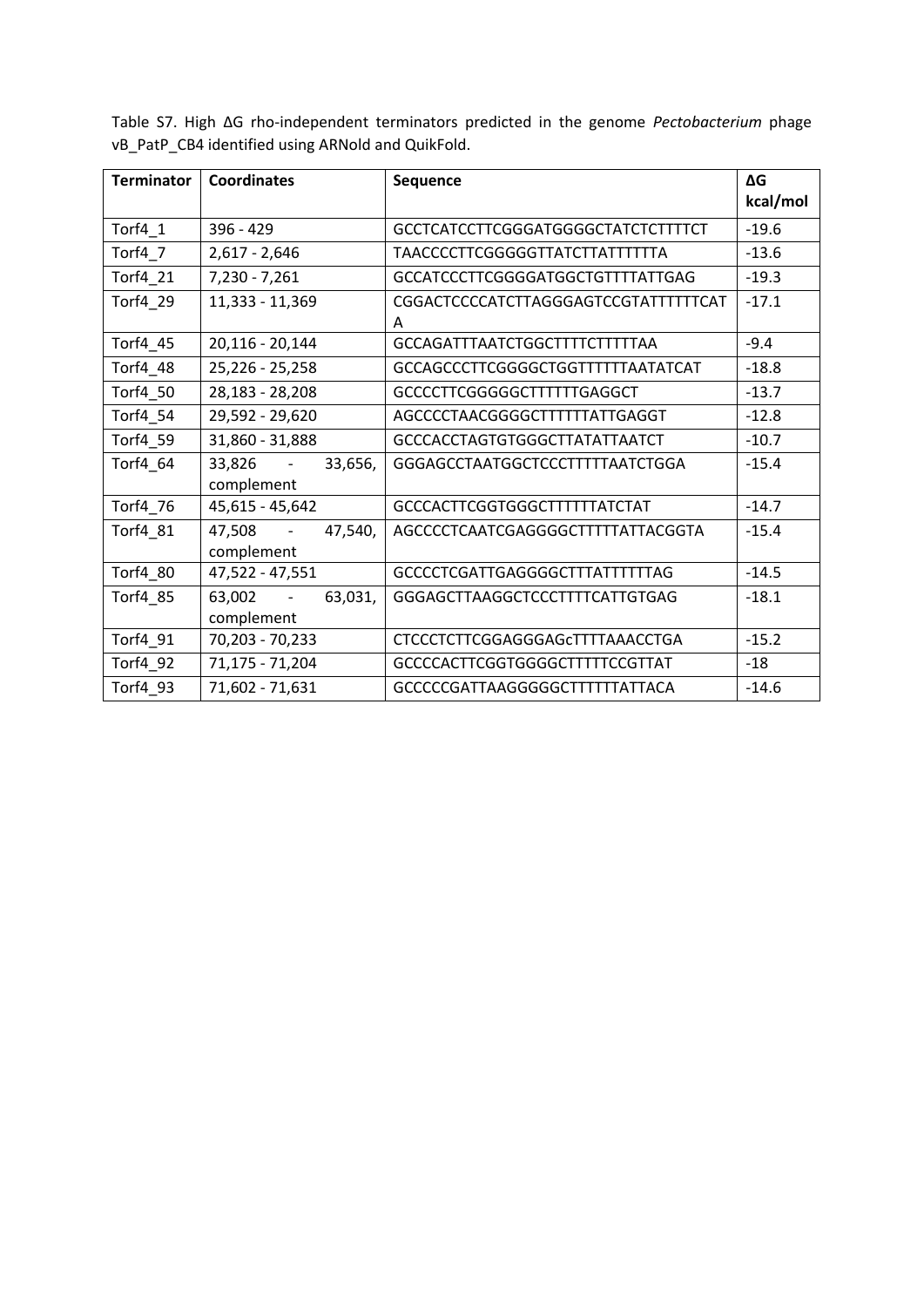Table S8. Shared high ΔG putative rho‐independent terminators among *Pectobacterium* phages CB1, CB3 and CB4

| no. | CB1             | CB <sub>3</sub> | CB4      |
|-----|-----------------|-----------------|----------|
| 1   | Torf1_01        | Torf3_01        | Torf4 01 |
| 2   | Torf1 07        | Torf3 07        | Torf4 07 |
| 3   | <b>Torf1 20</b> | Torf3_21        | Torf4 21 |
| 4   | Torf1_26        | Torf3 29        | Torf4 29 |
| 5   | Torf1 45        | Torf3 49        | Torf4 48 |
| 6   | Torf1 47        | Torf3 51        | Torf4 50 |
| 7   | Torf1_51        | Torf3_55        | Torf4 54 |
| 8   | Torf1 56        | Torf3 60        | Torf4 59 |
| 9   | Torf1 61        | Torf3_65        | Torf4 64 |
| 10  | Torf1_72        | Torf3 77        | Torf4 76 |
| 11  | Torf1_76        | Torf3_81        | Torf4 80 |
| 12  | Torf1 77        | Torf3 82        | Torf4 81 |
| 13  | Torf1 81        | Torf3 86        | Torf4 85 |
| 14  | Torf1 87        | Torf3 92        | Torf4 91 |
| 15  | <b>Torf1 88</b> | Torf3_94        | Torf4 92 |
| 16  | Torf1 89        | Torf3 95        | Torf4 93 |



Figure S4. (A) Genomic DNA of *Pectobacterium* phage CB1, which had been digested with restriction enzyme ClaI (lane 1), with DNA marker (Hyperladder 1kb, Bioline) (lane MW).(B) *In silico* digest of CB1 redundant genomic DNA with ClaI with Dam methylation (lane 2); non‐Dam methylation (lane 3); DNA marker (Hyperladder 1kb, Bioline) (lane MW). Gel concentration 1 % w/v agarose. Image B was generated using Snapgene.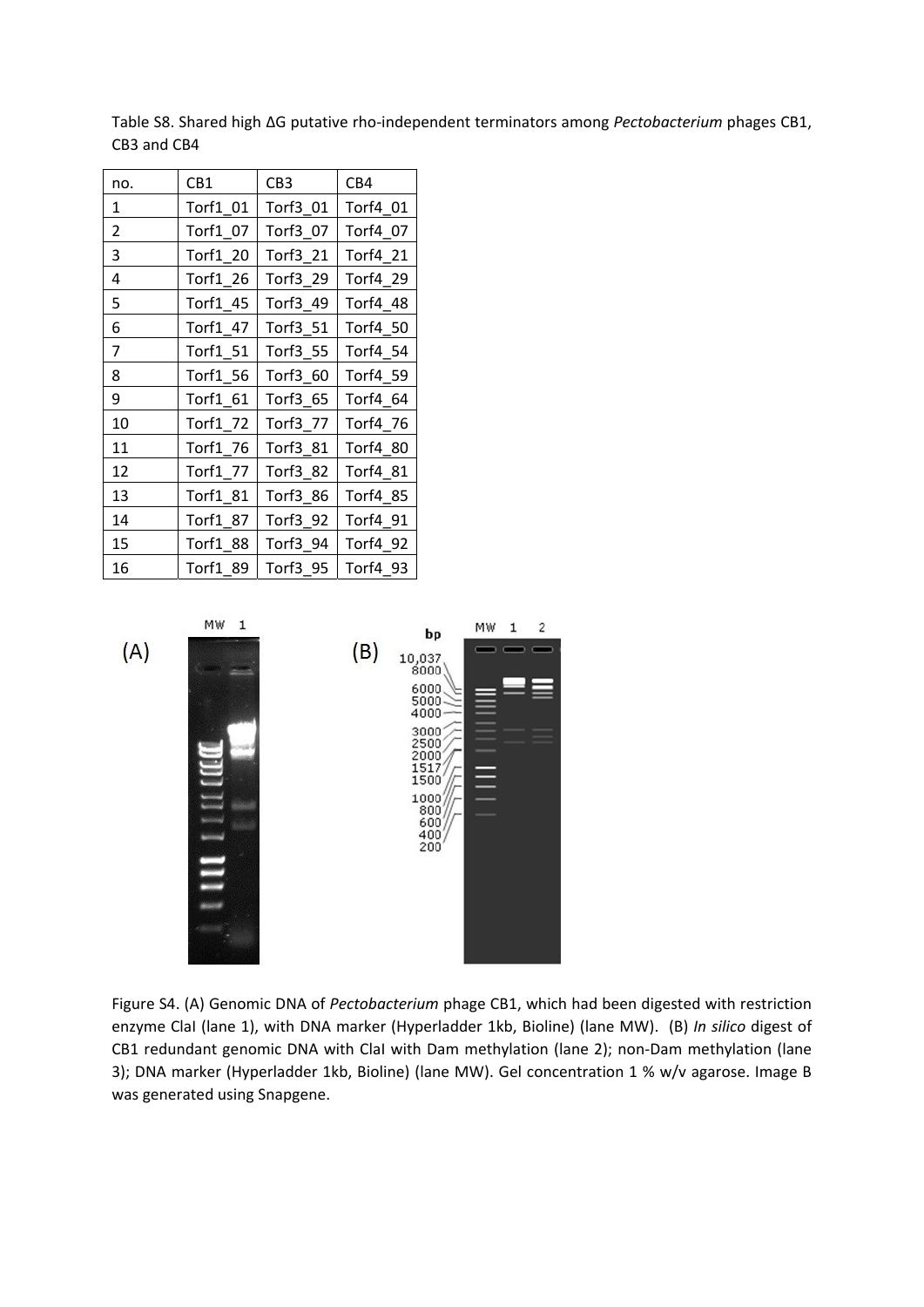

Figure S5. (A) Genomic DNA of *Pectobacterium* phage CB3, which had been digested with restriction enzyme ClaI (lane 1), with DNA marker (Hyperladder 1kb, Bioline) (lane MW).(B) *In silico* digest of CB3 redundant genomic DNA with ClaI with Dam methylation (lane 2); non‐Dam methylation (lane 3); DNA marker (Hyperladder 1kb, Bioline) (lane MW). Gel concentration 1 % w/v agarose. Image B was generated using Snapgene.



Figure S6. (A) Genomic DNA of *Pectobacterium* phage CB4, which had been digested with restriction enzyme ClaI (lane 1), with DNA marker (Hyperladder 1kb, Bioline) (lane MW).(B) *In silico* digest of CB4 redundant genomic DNA with ClaI with Dam methylation (lane 2); non‐Dam methylation (lane 3); DNA marker (Hyperladder 1kb, Bioline) (lane MW). Gel concentration 1 % w/v agarose. Image B was generated using Snapgene.